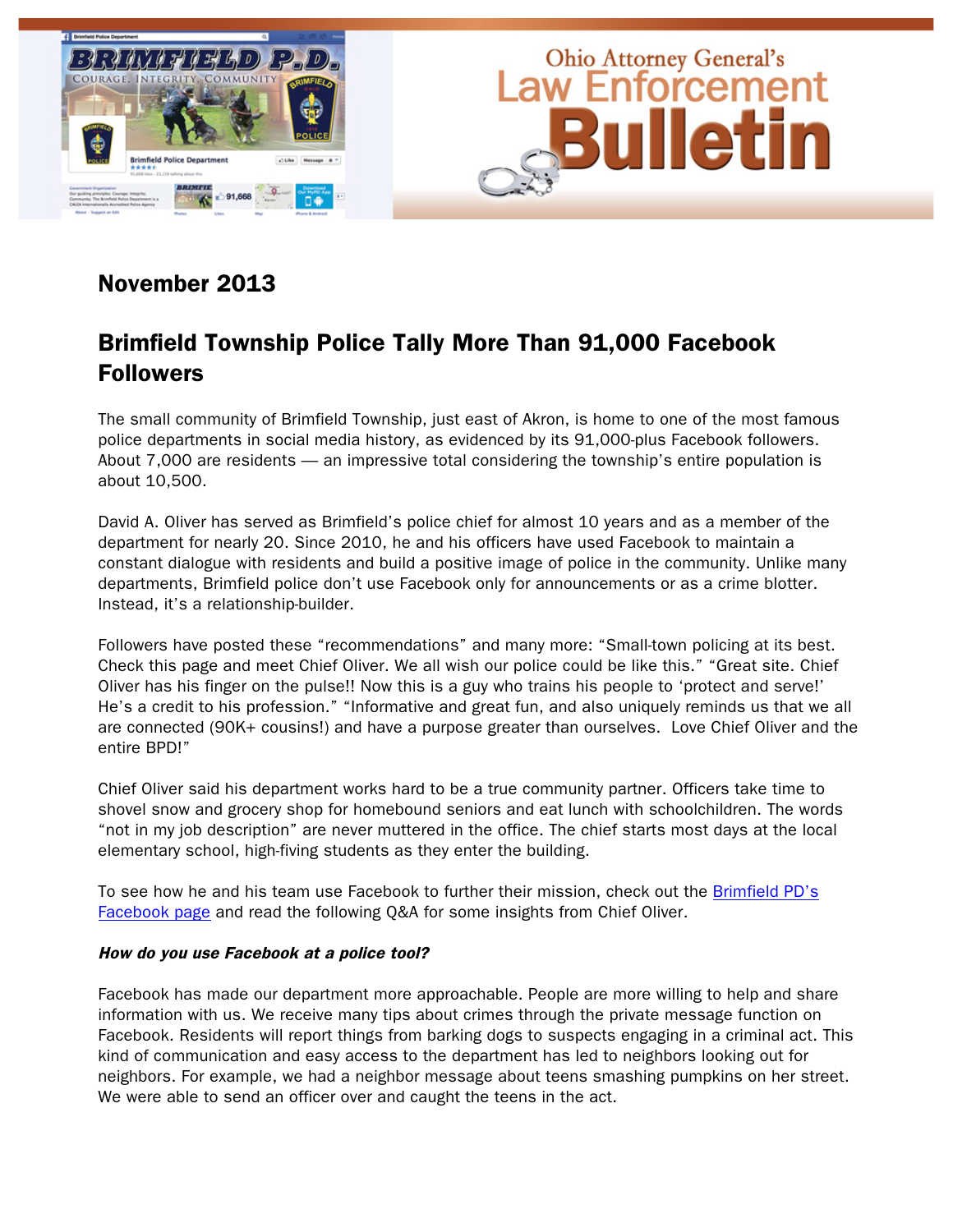#### Whose responsibility is it to post to the department's Facebook page?

Every weekday morning I post a morning message or announcement, sometimes titled "chief's rant." I share my thoughts or talk about events and issues in the community. Staff will also post reports of interest at the end of shift. We also try to post in real time. For example, I was out on a fire call and knew the road was going to be closed. I was able to put the closure out on Facebook and let residents know as it was happening.

I have heard a few negative comments like, "Must be nice to play on Facebook all day." But similar comments were also said when we started to use computers in the office. Officers posting during work time are not doing so on their personal pages. Posting on the department page is part of the job. We are communicating with our customers.

One thing I have learned is that you can't fight all the negative comments on Facebook. I used to try to, but realized you just can't change some people's minds. Now, I only correct someone if they say something factually incorrect. Everyone is entitled to their opinion.

### Are you surprised by your success on Facebook?

This has turned into a giant thing. I have been on radio shows and even wrote a book. But because of this success, we are able to do better things for the community. For example, proceeds from the book go to the victim survivors fund, and from that fund, we were able to pay for ballet lessons for a child victim for a year.

Over the summer we had a parade. I jumped on Facebook and invited veterans to come to march, and they did, even in the rain. It has also been a boost to the local economy. The department has also become a destination for travelers. About 15 to 20 people stop by a week wanting to see us and take a photo.

The success required an adjustment for the officers and staff. But now, they are being recognized more and more by residents. It took us a few months to realize people were waving their entire hand to say hi, instead of a select finger. It makes the community feel closer to the department and provides a level of trust.

## Is there a blueprint for creating a great Facebook page?

The number one priority is to be consistent by posting regularly. People come to expect it. If I am late with my morning post, I start receiving messages from followers asking if everything is OK. You also can't be looking to gain money, like by promoting a levy, or only engage when the department needs something. The department must develop a voice in the community and be a true partner.

I also think it is important to have the right mix of information. I personally use a mix of humor and seriousness in my posts. I believe this adds a human element to police work and allows the community to trust us more. Each department will have to find what works for them.

#### Tell me about your Facebook followers.

It is shocking. We have people following from all over the world. We have followers from 50 states and 29 countries — like Finland, India, Germany, Ireland, Romania, and South Africa. Many of our posts get nearly 100,000 likes. Recently, we had a follower send \$7,000 for our Shop with a Cop charity.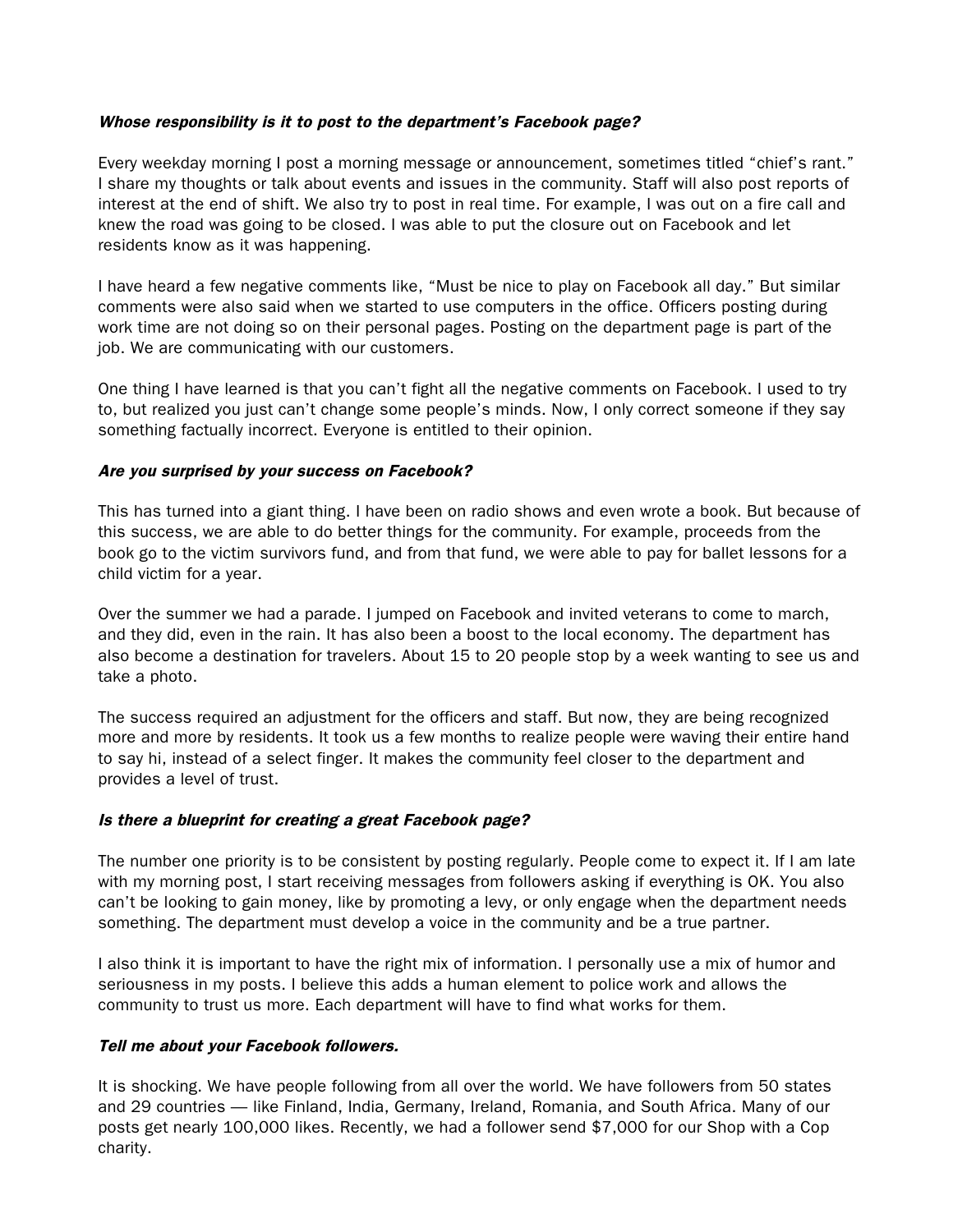For our resident followers, I highlight important posts by saying, "Attention Brimfield residents." The residents don't seem to mind that people are interested in the community. The number of followers doesn't change how we conduct our day-to-day police operation.

### How do you think police departments could improve on their Facebook presence?

Facebook and other social media are necessary tools in modern police work. Many agencies treat Facebook as a sterile operating room. It's more of a crime blotter than a community resource. Agencies are not thinking about the Internet in the right way. There is so much information out there. I consider it working an "Internet beat" — just like walking around a neighborhood. The Internet is a virtual neighborhood that needs police presence.

My philosophy is to bring our friends with us on the call, let the community see what we see and hear what we hear. It gives them a greater appreciation for the work and helps to connect us to the community. We frequently post information about community events, cheer on the high school team, and announce charity opportunities in addition to traditional crime information.

### What's next for your department?

It is important to be aware of what's out there. For example, Instagram and Snap Chat are newer social medial tools, but probably not the best for police work because the main communication is through photos. We are in the process of developing YouTube videos regarding issues of home security, drugs, and crime prevention. This will be an educational tool available to the public. We are also considering doing more with the Twitter account (the department has about 2,300 Twitter followers), perhaps a tweet-a-long, where officers on calls tweet the progress of the call so people can follow along.

#### Related Links

• Visit [Brimfield Police Department's website](http://brimfieldpolice.com/) and [Facebook page.](http://facebook.com/BrimfieldPolice) 

## Additional Reading

- ["David Oliver, Brimfield Township Police Chief, is Insanely Popular, Hilarious on Facebook,"](http://www.huffingtonpost.com/2013/09/21/david-oliver-brimfield-police-chief-facebook_n_3967036.html) Huff Post Crime, Sept. 20, 2013
- ["Candid Police Chief's Comments Spur Viral Facebook Page,"](http://www.cnn.com/2013/06/20/justice/brimfield-police-facebook/) CNN Justice, June 20, 2013
- ["Ohio Police Chief's Facebook Page —](http://abcnews.go.com/US/ohio-police-chiefs-facebook-page-global-reach/story?id=19422569) Where Criminals are 'Mopes' Draws 'Likes' from [Around the World,"](http://abcnews.go.com/US/ohio-police-chiefs-facebook-page-global-reach/story?id=19422569) ABC News, June 18, 2013

#### Jennifer Anne Adair

Deputy General Counsel for Law Enforcement Initiatives

## Search and Seizure (Hotel Rooms): State of Ohio v. Wright

**Question:** If a hotel employee gives you permission, can you search a hotel room occupied by a guest?

**Quick Answer:** No, unless the employee has, by an affirmative action, evicted the guest and the guest is aware of the eviction.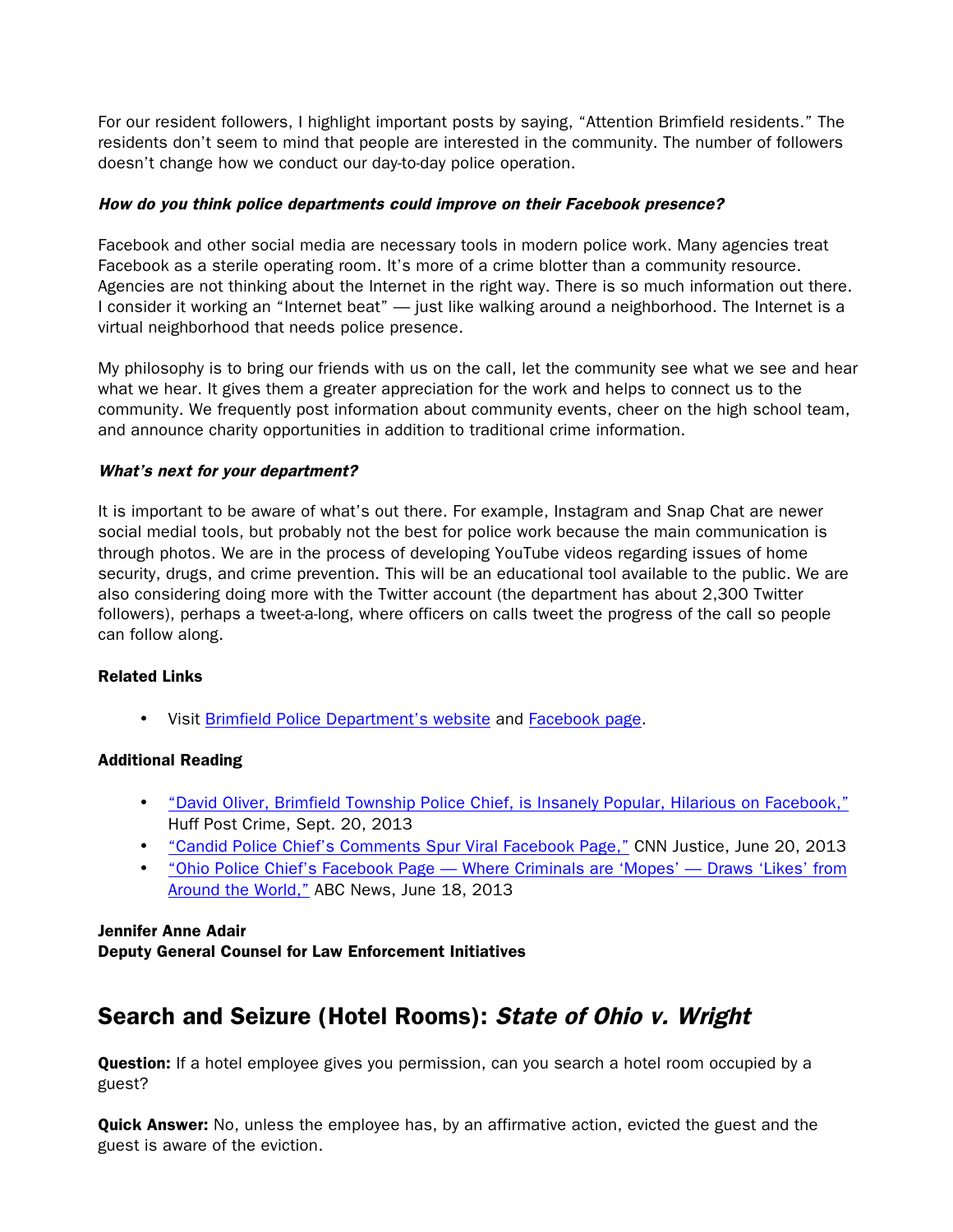#### [State of Ohio v. Wright,](http://www.sconet.state.oh.us/rod/docs/pdf/8/2013/2013-ohio-4473.pdf) Eight Appellate District, Cuyahoga County, Oct. 10, 2013

Facts: The Brook Park Police Department received a call from a hotel about a disturbance. Upon arrival, officers observe a naked man, later identified as George Wright, sweating profusely and foaming at the mouth. Officers watched Wright knock off an exit sign and a portion of a sprinkler system, rip wires down, and wrap them around his neck. Hotel personnel informed the officers that Wright had been pounding on hotel doors and disturbing other guests. After Wright admitted to taking PCP, a rescue squad was called. Wright was removed from the hotel and sent to the hospital. Hotel staff asked the officers to check the hotel room for damage. An employee unlocked the door and the officers entered. The room was in disarray. Officers found a bag of crack cocaine and a vial of PCP in an open drawer in the dresser. Wright filed a motion to suppress because he, as the registered hotel guest, did not give police permission to search the hotel room. The state argued that Wright had lost his right of privacy by creating a disturbance and the search was proper because the hotel employee let the officers into the room. The court determined Wright still had a right to privacy in the hotel room and suppressed the evidence.

**Importance:** In general, a hotel employee may only enter a hotel room to perform duties associated with his or her job. They cannot authorize or give consent to a police to search the room when the room has been leased to a hotel guest. However, if the hotel guest surrenders or voluntarily abandons the room, the guest may lose his reasonable expectation to privacy. A hotel employee may also terminate the guest's right by taking affirmative steps to repossess the room. This must be done through affirmative acts by the hotel staff, for example locking the guest out of the room or telling the guest he is evicted.

Keep in Mind: In this situation you are relying on a third-party to do the right thing. Prior to conducting the search of a hotel room, ask the hotel staff if they have evicted the guest and if the guest knows about the eviction. Make note of what they tell you in your report. If you are unsure whether or not the eviction took place, get a warrant. Taking these extra steps will protect evidence and your arrests.

#### More on Search and Seizure

What if Your Actions Cause the Possibility of Imminent Destruction of Evidence? You and fellow officers are at the door of a suspected marijuana grow house to perform a knock and talk because you do not have enough evidence for a warrant. A woman walks toward the back driveway and you follow her through two gates that were open, up two stairs and onto a wooden porch. At that point, you smell a strong odor of marijuana. One of the officers bends down to look through a basement window and sees marijuana hung to dry in the basement. When he goes back for a second look, the marijuana has been removed. Fearing destruction of the plants, you and the other officers kick the back door in. Once inside, you find a dozen drying plants and a large quantity of growing plants. You secure a warrant and find firearms, a surveillance system, and a large quantity of cash. Once the court views the surveillance video, they see your partner lying on the ground with a large flashlight, peering into the basement window. The video shows that you moved a trash can to gain a better view through a second window. Did you and your partner go too far? The court in Stacey says yes. The court concluded that the testimony of the officers and the footage from the video was in direct contradiction. The officers had entered an area beyond where the public would welcome a guest, and this caused a Fourth Amendment violation. Further, because the officers' actions (lying on the ground, looking through the window with a flashlight) caused the people inside to move the marijuana, officers were prevented from using the "prevention of imminent destruction of evidence" reason to enter the house without a warrant. *[State of Ohio v. Stacey](http://www.sconet.state.oh.us/rod/docs/pdf/6/2013/2013-ohio-4422.pdf)*, Sixth Appellate District, Ottawa County, Sept. 27, 2013.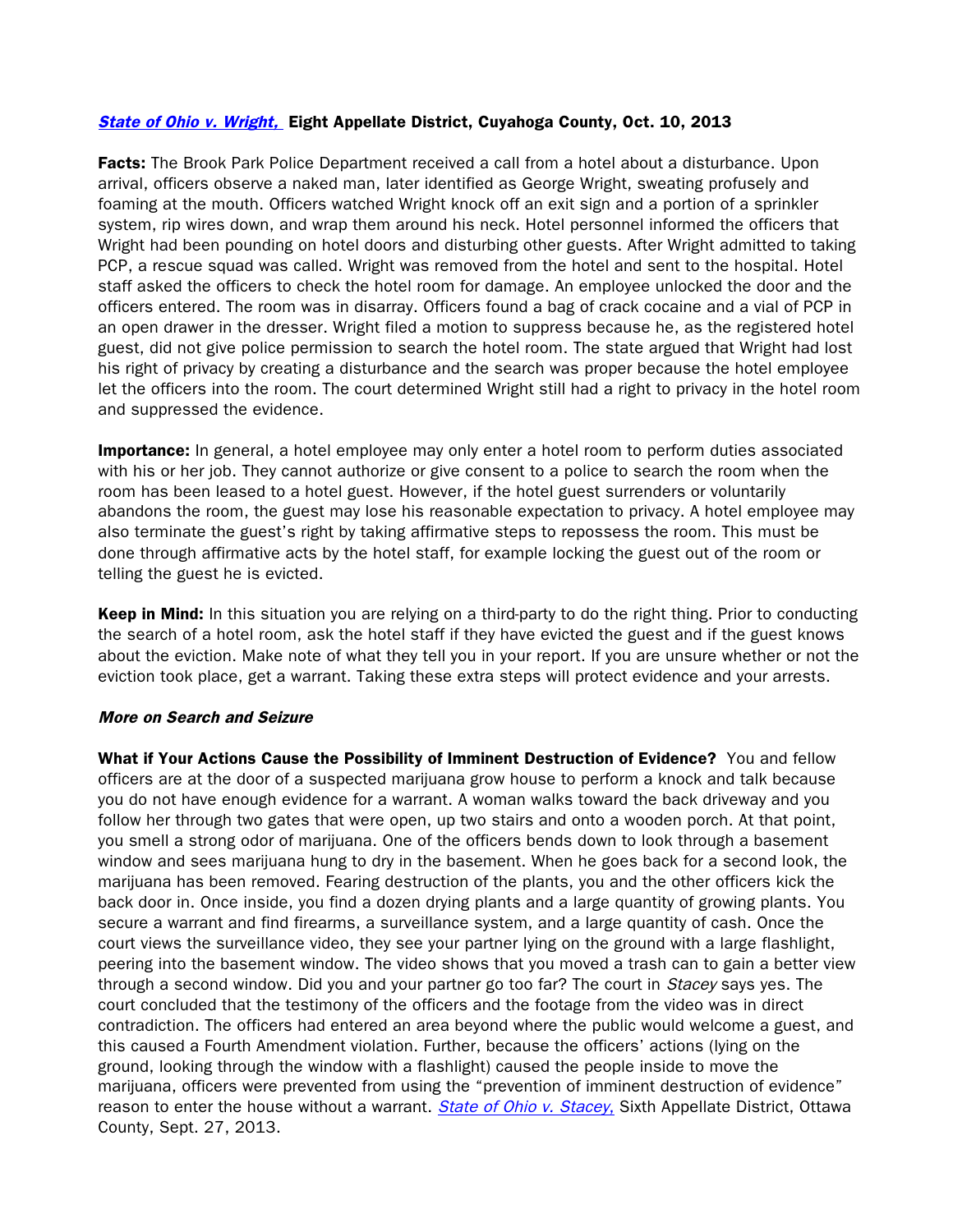You Know He Isn't Your Shooter. Can You Still Search Him? You and your partner are dispatched to an area on a report of multiple gun shots and have learned the shooter is on foot. Near the shooting scene you encounter an individual walking in the middle of the street. You stop him, citing him with pedestrian in the roadway, and begin to question him regarding the shooting. He tells you he has no weapons, but your partner pats him down. You notice that the suspect keeps reaching toward his left pocket. Based on your experience, you check the pocket and find a pill bottle belonging to another person. You ask him if he as anything else illegal on him and he says he has cocaine. Did you have a right to search him even though you figured out he wasn't the shooter? The court in  $\mathit{Ty}$ ler says yes. The officers in this situation had a reasonable, articulable suspicion throughout the encounter with Darius Tyler. The Terry stop was done properly due to Tyler's actions and the circumstances of the shooting. When he kept reaching for his pocket, causing suspicion, the officers properly searched him. [State of Ohio v. Tyler,](http://www.sconet.state.oh.us/rod/docs/pdf/10/2013/2013-ohio-4673.pdf) Tenth Appellate District, Franklin County, Oct. 22, 2013.

**Warrantless Gun Residue Test:** There has been a report of a double shooting. The physical evidence indicates the shootout occurred between two groups of people standing across the street from one another. You get a call that two individuals have shown up at a hospital on the other side of town with gunshot wounds. You learn that one of the individuals had a known feud with one of the individuals killed in the shooting, so you arrange to have him transported to the police department upon release. He is transported to the police station, still in a hospital gown, and is interviewed. You seize his clothing and perform a gunshot residue test on the clothing and his hands. You do not ask his permission or get a warrant. Was this test properly done? The court in McGee says no. None of the seven recognized exceptions to a warrant were met in this case. When Ryan McGee was taken from the hospital to the police station, there were limited facts connecting him to the shooting. There was not probable cause to arrest McGee at that time, although there was reasonable suspicious to investigate further. There could be no search incident to arrest in this case. The officers should have obtained a warrant for the test. *State of Ohio v. McGee*, Seventh Appellate District, Mahoning County, Sept. 18, 2013.

## Driving and Intoxication (Disorderly Conduct): State of Ohio v. Vause

**Question:** Do you have probable cause to arrest an individual for disorderly conduct if she is intoxicated, even if she is polite and cooperative?

**Quick Answer:** Yes, if her condition poses a potential of physical harm to self, others, or property.

## [State of Ohio v. Vause,](http://www.sconet.state.oh.us/rod/docs/pdf/5/2013/2013-ohio-4351.pdf) Fifth Appellate District, Ashland County, Sept. 18, 2013

Facts: Sgt. Jerry Bloodhart of the Ashland Police Department pulled over a wrong-way driver and made an OVI arrest. Gretel Vause, the passenger, was obviously intoxicated. Bloodhart asked if there was anyone who could pick her up. Vause gave Bloodhart a telephone number for a relative, but that individual refused to pick her up. Bloodhart believed Vause was unable to care for herself and unable to walk the 11 miles home. At that point, Bloodhart arrested Vause for disorderly conduct and took her to jail.

Vause argued Bloodhart did not have probable cause to arrest her for disorderly conduct because she was not passed out, was polite and cooperative, answered Bloodhart's questions, and gave her identification without issue. Bloodhart argued he arrested Vause because she was intoxicated, no one would come get her, and she was a danger to herself if she tried to walk home. The court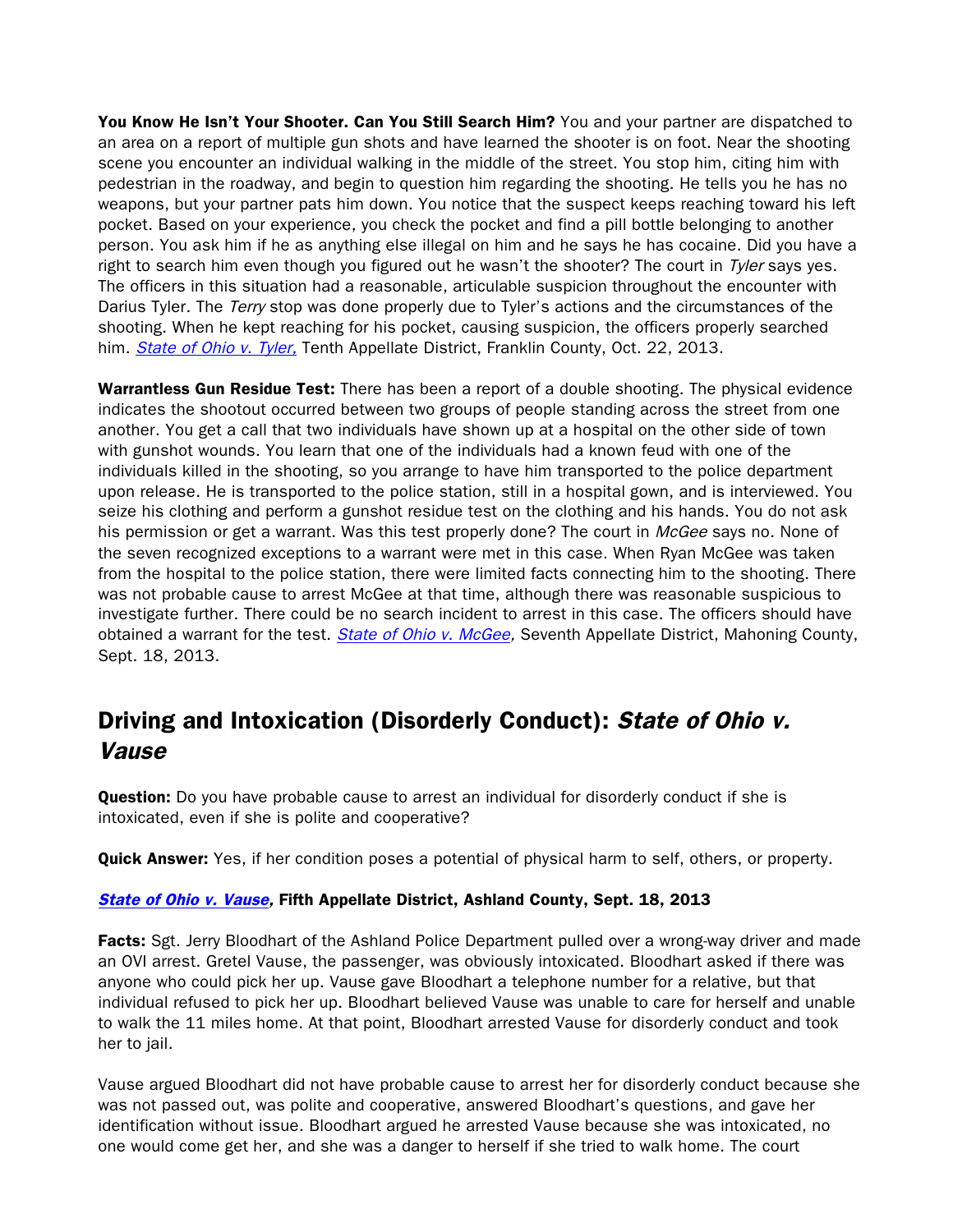determined that Bloodhart properly arrested Vause for disorderly conduct based on the facts and circumstances.

**Importance:** Disorderly Conduct  $(R.C. 2917.11 (B)(2))$  includes voluntarily intoxicated people who create a condition that risks physical harm to persons or property. To charge on a disorderly, the person must be more than just drunk. They must actually do something (or in this case, not be able to do something) that causes the risk of harm. In this case, Bloodhart used his professional judgment to determine that Vause's conduct, if allowed to walk home, would create risk of harm to herself.

Keep in Mind: Consider the alternative. If Bloodhart had let Vause walk home and she was injured or killed, he could have faced a dereliction of duty allegation. (See *[State of Ohio v. Beggs](http://www.sconet.state.oh.us/rod/docs/pdf/5/2013/2013-ohio-3440.pdf)*, Fifth Appellate District, Delaware County, Aug. 6, 2013, in the September Law Enforcement Bulletin). Your decision to either arrest a passenger for intoxication or let her walk away has potentially lasting consequences for that individual and yourself, regardless of the outcome of a legal action.

## Proper Protocol (Reliance on Informants): State of Ohio v. Norwood

**Question:** If you receive a tip from an "identified citizen informant" concerning an intoxicated individual located at a drive-through window of a Taco Bell, is this a basis to make a stop?

**Quick Answer:** Yes, if the tip is reliable and has been corroborated by independent police work.

### **[State of Ohio v. Norwood,](http://www.sconet.state.oh.us/rod/docs/pdf/11/2013/2013-ohio-4293.pdf) Eleventh Appellate District, Lake County, Oct. 1, 2013**

**Facts:** Painesville Police Officer William Smith received a call from dispatch that a Taco Bell employee reported that a customer at the drive-through window was so intoxicated he could not even speak. The employee reported the man was driving a large green truck. A few minutes later, Smith and backup arrived at the Taco Bell and noted the green truck still at the drive-through window. The officers walked up to the truck and knocked on the window. Leonard Norwood, the driver, did not respond and started to drive away. Officer Smith, who was running beside the truck, ordered the driver to stop. Norwood came to a stop after nearly hitting the cruiser. The officers asked Norwood to exit the truck and noted a strong odor of alcohol. Norwood had difficulty keeping balance, and his speech was so slurred it took him two minutes to respond to a question. They arrested him for driving under the influence.

Norwood filed a motion to suppress the evidence of OVI, saying the officers were not justified in stopping him because they did not confirm the credibility of the tip, did not verify the truck in the drive-through was the same one noted in the tip, and did not observe Norwood engaging in criminal activity. The majority of the court disagreed, finding the officers were justified in relying on the informant's tip and in making the arrest. One judge disagreed with the other judges, saying the officers had not made an effort to determine the informant's basis of knowledge prior to initiating a stop.

**Importance:** A stop may be based on information received from an informant as long as it is reliable and corroborated by independent police work. Corroboration can be done through interviewing the informant, observations, or additional evidence. When determining the validity of an informant's tip, an officer should consider the informant's reliability and the basis of his knowledge. There are three kinds of informants: 1) anonymous informant; 2) known informants, and 3) identified citizen informants. Known informants and identified citizen informants are generally more reliable than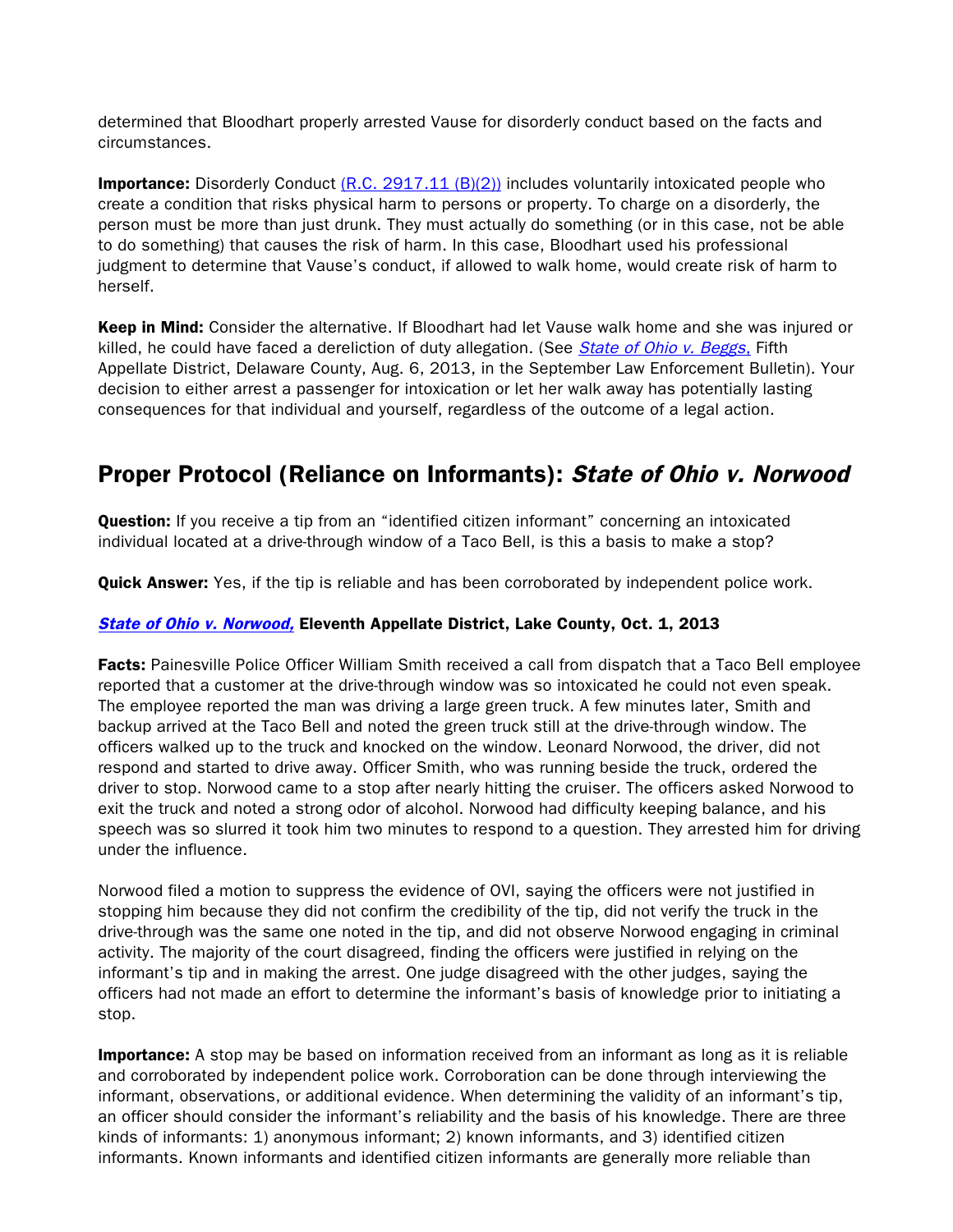anonymous informants. In this case, the tip was provided by an identified citizen and was presumed reliable.

Keep in Mind: Make sure you verify the accuracy of the tip prior to making the stop. As seen in this case, courts disagree what is enough verification or corroboration. The majority determined that arriving at the Taco Bell in three minutes and almost being run over was enough corroboration of the employee's tip. But if the officer would have also yelled through the drive-through window, "Is this the guy you called about?" and the employee said, "Yes," the dissenting judge probably would have found that to be more sufficient corroboration.

#### More on Informants

**Multiple and Stale Tips:** You receive a call from a neighboring jurisdiction that its officers are executing a warrant on a residential home suspected of selling drugs. They tell you they witnessed several individuals coming from the home, made subsequent traffic stops, and recovered pounds of marijuana and other evidence. They also tell you an individual who was stopped coming from the house told them he worked for a guy who lives in your jurisdiction and that guy told him to "clean out" the house. This isn't the first time you have heard about this guy and, in fact, received an anonymous tip eight weeks ago that he regularly sold pounds of marijuana at a time. Based on these two tips, you begin surveillance and trash pulls. After several weeks you find marijuana stems, seeds, roaches, and shake. Did you have proper reliance on the "tips" to investigate? The court in *Edwards* says yes. In this case, the officers received two tips, and both sources identified Edwards as a drug trafficker. Even though one tip was anonymous and eight weeks old, taken together with the tip from the identified citizen, the police used independent investigation to corroborate the information. State [of Ohio v. Edwards,](http://www.sconet.state.oh.us/rod/docs/pdf/10/2013/2013-ohio-4342.pdf) Tenth Appellate District, Franklin County, Sept. 30, 2013.

An Informant's Play-by-Play: A call comes in from an identified citizen driver that a green truck is unable to drive within its lane on I-71. The caller reports the truck has a yellow license plate with red letters and provides the license plate number, direction of travel, and vehicle description. The caller continues following the green truck and relaying observations to dispatch. The caller then tells dispatch the truck exited the freeway at exit 196 and ends the call. You are dispatched for the call and head to the exit to locate the driver. You exit the interstate at exit 196 and find two green vehicles at a stop light; one does not match the description. You speed up to the other green truck and find the license plate matches. The truck pulls into a liquor store parking lot, and you activate your lights. Prior to stopping the truck, you did not observe any driving infractions. Did you have reasonable suspicion to make the stop? The court in Rapp says yes. Even though the trooper did not witness the erratic driving as reported by the caller, the court determined the information provided by the informant had a high degree of reliability due to the totality of the circumstances. The caller was relaying information as she witnessed the events, including precise details and descriptions. The immediacy of the information being relayed and her motivation for reporting (safety) supports the informant's tip as credible. *State of Ohio v. Rapp*, Ninth Appellate District, Wayne County, Oct. 7, 2013.

## Other Protocol to Consider

**Mental Health Information:** Did you know courts are required to report certain mental health-related information to law enforcement? Ohio's new Deputy Suzanne Hopper Act requires that courts report certain mental health-related information to law enforcement for entry in the National Crime Information Center (NCIC). Effective Sept. 4, 2013, the act amended Ohio Revised Code Section 2945.402 and added Section 2929.44 to require courts to report the following to the original law enforcement involved: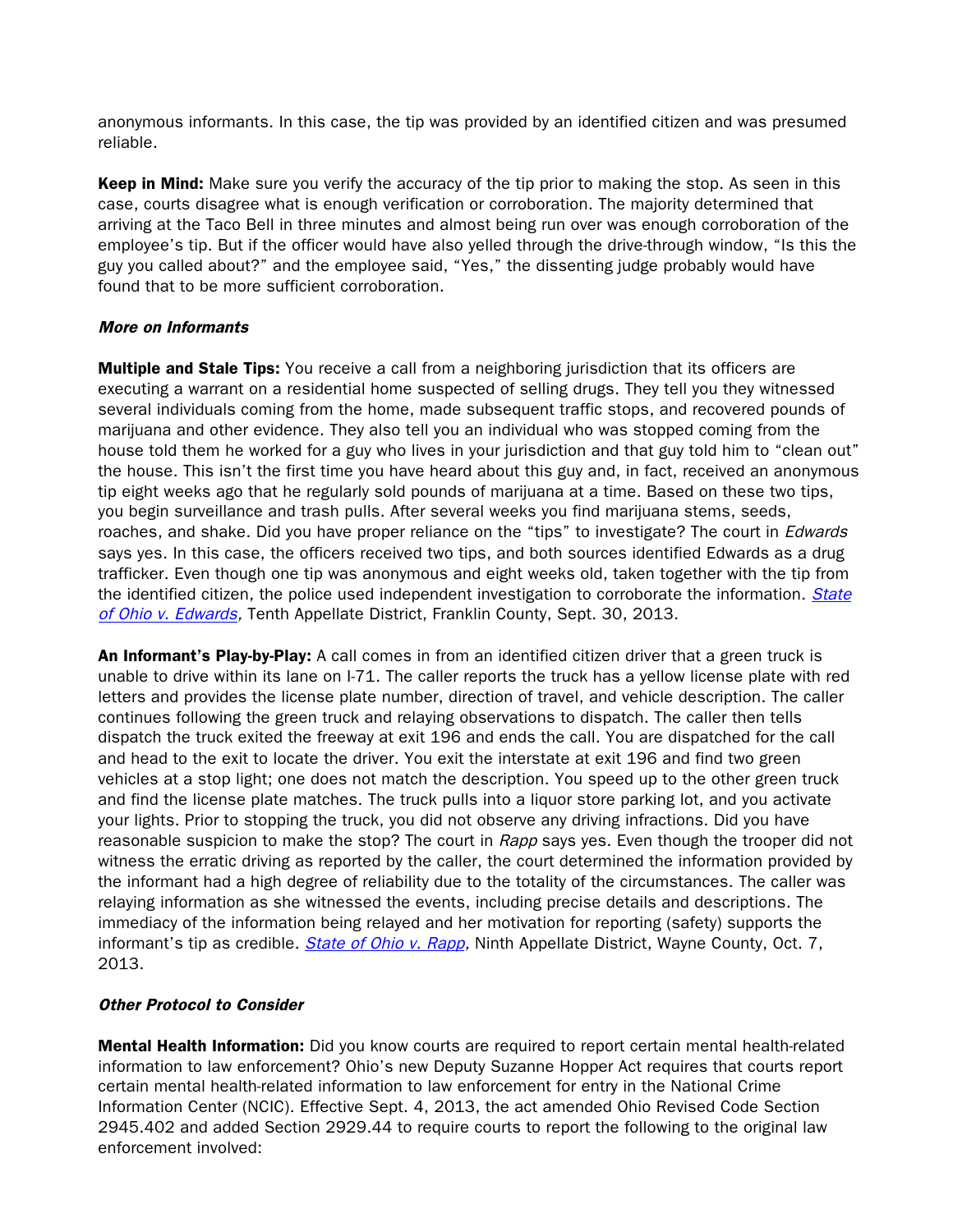- The conditional release of a person found incompetent to stand trial
- A finding of not guilty by reason of insanity
- Mental health evaluation or treatment orders for a person convicted of a violent offense

That law enforcement agency is then responsible for entering the mental health information into NCIC through LEADS so local officers can access it when needed. Law enforcement must access NCIC information through LEADS. Unlike items such as search warrants and protection orders, because this mental health information is provided directly to NCIC, an individual's record cannot be flagged to indicate more information is available through LEADS. Information related to these reports is not available through OHLEG.

## Miranda and Confessions (Requests for an Attorney): State of Ohio v. Ream

**Question:** Are statements such as "get a public defender in here" and "they're gonna have to provide me with some counsel" enough to activate Miranda rights?

**Quick Answer:** Maybe. But if the suspect continues to voluntarily talk and re-waives his right to counsel, even if it occurs several times throughout an interrogation, no violation of Miranda has occurred.

#### [State of Ohio v. Ream](http://www.sconet.state.oh.us/rod/docs/pdf/3/2013/2013-ohio-4319.pdf), Third Appellate District, Allen County, Sept. 30, 2013.

**Facts:** James Ream entered the Allen County Sheriff's Office wanting to speak to someone about his involvement in the murder of his brother Ron. Detective Mark Baker interviewed Ream several times, each time stating his rights and having him sign the advice of rights form. Baker stated that Ream did not exercise his right to counsel during any interview and freely and voluntarily answered all of his questions. Ream made the following statements in the interrogation concerning counsel:

"I will make you a deal. Give me some time to recount what happened. Get a public defender here with me so he can tell me what I am allowed to tell you because it's your job to provide the prosecutor with information, and I can't give you information right now. My mind in spinning right now…"

"They're gonna have to provide me with some counsel. I'll be happy to talk to you and fill in the gaps, but right now I'm still trying to remember what the gaps are."

"Before I sign this, I am more than willing to cooperate, I need to have whoever they assigned [to] me present for any pertinent questions."

After hearing these statements, Baker went out of his way to determine whether Ream was attempting to exercise his right to counsel. Baker told Ream numerous times that they did not have to talk and that he would leave the interview room right away if Ream no longer wished to speak with him. In response, Ream said he wanted to continue the interview. Ream argued he invoked his right to counsel, and the subsequent confession should be thrown out.

**Importance:** A merely "ambiguous or equivocal" invocation of the right to counsel does not dictate that law enforcement officers halt their questioning. Once an accused invokes his right to counsel, all further custodial interrogation must cease and may not be resumed in the absence of counsel unless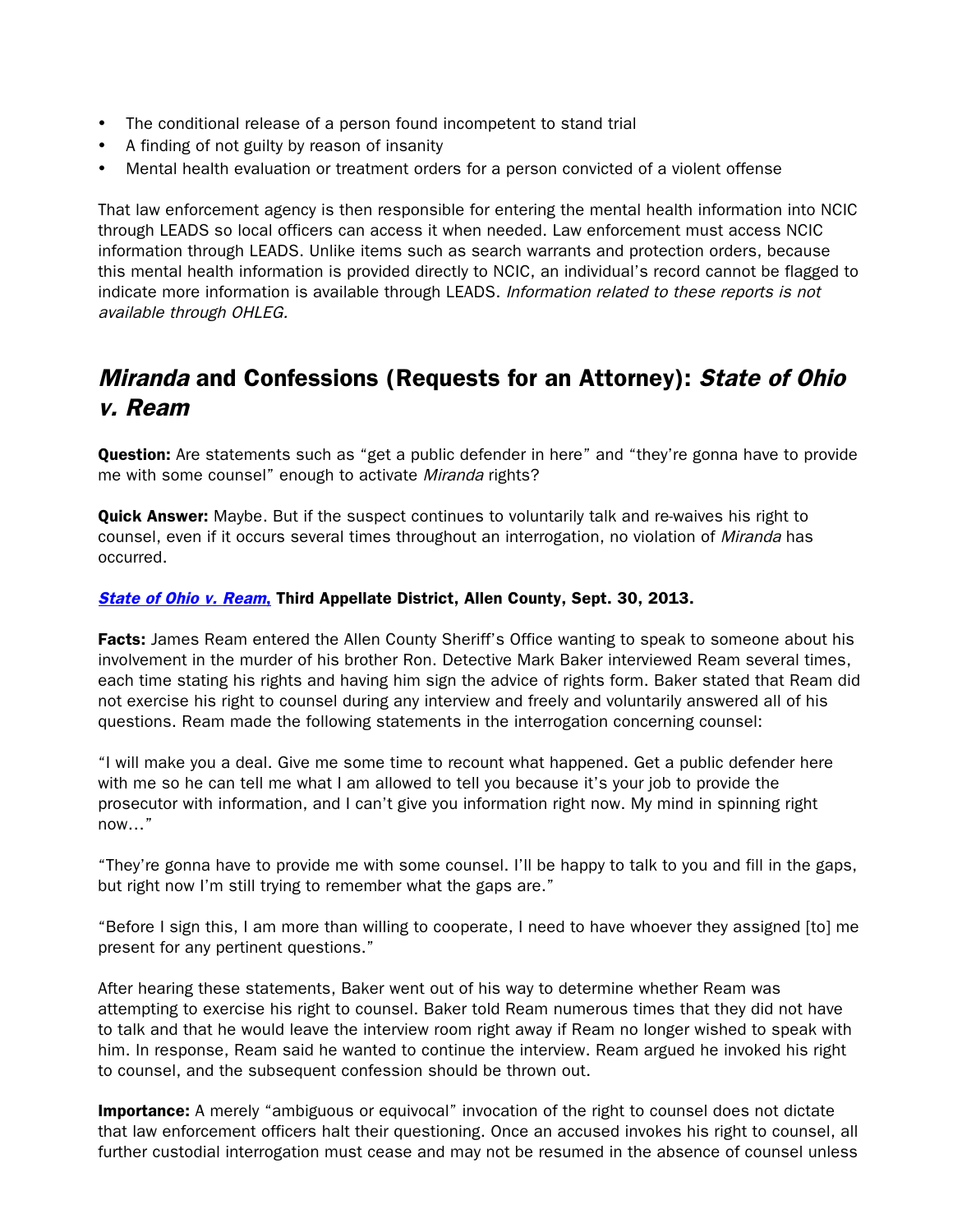the accused then waives his right to counsel again or initiates renewed communication with officers. In this case, even if Ream's statements were construed as invoking his right to counsel, the court found no Miranda violation occurred because after discussing the possibility of obtaining a public defender, Ream immediately renewed communication with Baker and freely discussed the shooting.

Keep in Mind: Take a moment to pull up the full cases and read Baker's attempts to pin Ream down about whether he was waiving his right to counsel. Baker, over and over, recommitted Ream to his waiver and allowed Ream to continue the conversation on his own. This is why Miranda was not violated.

#### More on Miranda and Confessions

Promises of Lenience and Flattery of Hope: In your interrogation room, you have a suspect who has been accused of raping two minors. After he waives his *Miranda* rights, you make the following statements to the suspect during the course of the interrogation:

"You don't want to be presented as a monster. These kids aren't liars. Do you wanna hurt these kids? Six kids have the same story.?

"Don't hurt the victims more. Let them have peace."

"Why would they lie? They love you. They don't want you to continue to lie. A jury will bury you."

"What happened in your childhood to make you do this? Maybe you should have got counseling. Let them be free. Let them heal. Don't make us go back to them and tell them they have to get on the stand. Let them know you are sorry. You don't want them acting out."

You also tell the suspect his case will end up in court. After the interrogation, the suspect confesses. He now claims his statements are the product of coercive police conduct in the form of overreaching, promises of leniency, and flattery of hope. Did you improperly make these statements? The court in Kennedy says no. The detectives told Patrick Kennedy twice that his case was going to end up in court, and they made no misrepresentations of law or offers constituting a reduction in sentence or charges. Although the detectives misrepresented to Kennedy that they had spoken with witnesses, the use of deception did not make the interview coercive and does not violate due process. State of [Ohio v. Kennedy](http://www.sconet.state.oh.us/rod/docs/pdf/2/2013/2013-ohio-4243.pdf), Second Appellate District, Montgomery County, Sept. 27, 2013.

## Search of Vehicles and Traffic Stops (GPS and the Good-Faith Exception): State of Ohio v. Allen

**Question:** If you ask your prosecutor if it is OK to put a GPS on a SUV without a warrant and he says "yes," can you use a good-faith exception to the exclusionary rule even though the advice was incorrect?

Quick Answer: Probably not. The good-faith exception to the exclusionary rule is normally applied in cases in which the police acted in good faith based on a binding judicial document, such as a faulty warrant.

[State of Ohio v. Allen,](http://www.sconet.state.oh.us/rod/docs/pdf/8/2013/2013-ohio-4188.pdf) Eighth Appellate District, Cuyahoga County, Sept. 26, 2013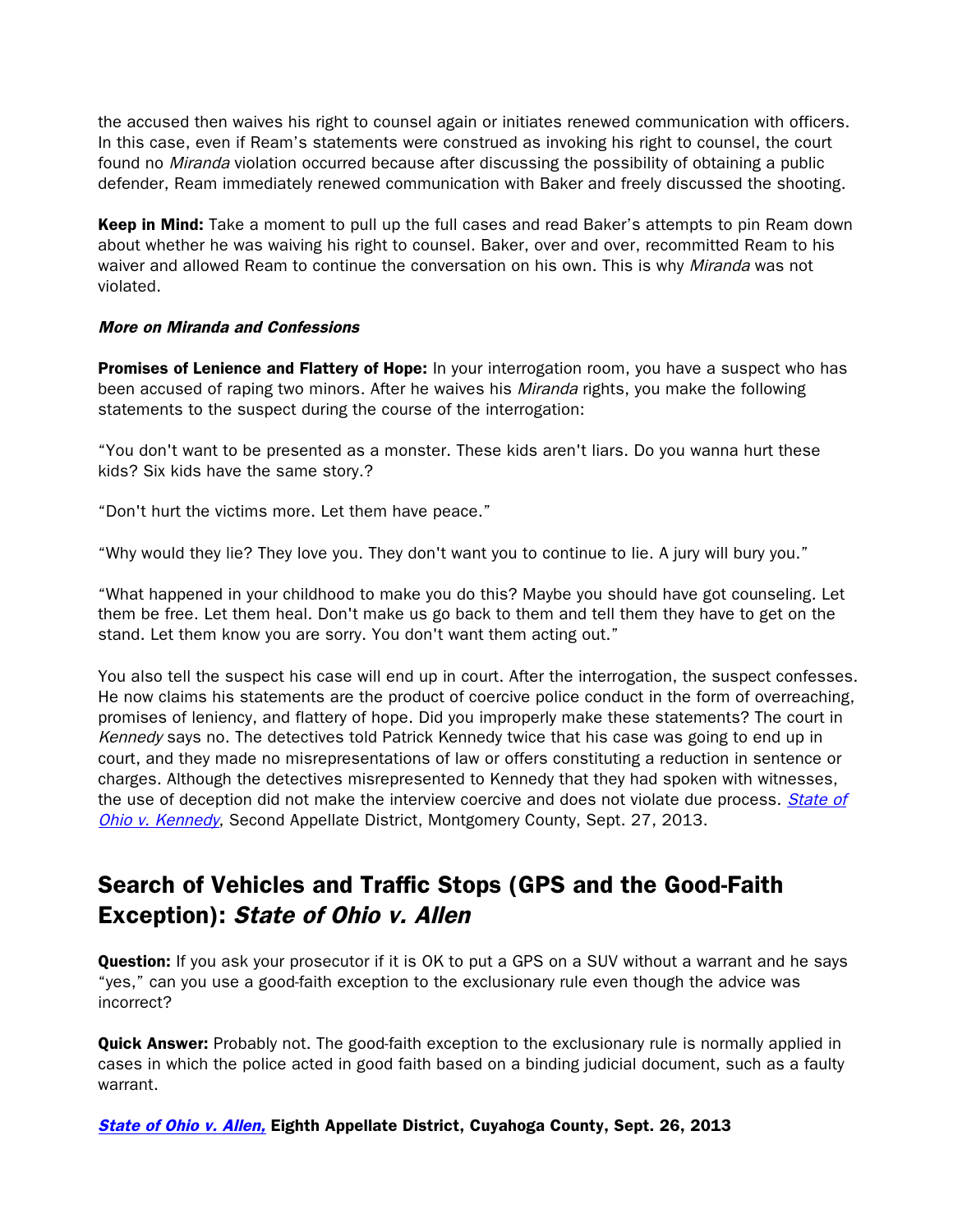**Facts:** After a residential burglary spree across multiple jurisdictions, the Lyndhurst Police Department received a tip that an SUV may have been involved in the crimes. The vehicle was registered to Brian Allen's wife. After surveillance of the address, police confirmed the SUV was in the parking lot of the couple's apartment complex and placed a GPS tracker to the bottom of the car. Police had asked a prosecutor if a warrant was necessary and were told no. They tracked the SUV for two days. Based on its coordinates and visual surveillance, they determined the vehicle was near two homes that had been burglarized. Police stopped Allen as he arrived home, and they saw electronic equipment in plain view inside the SUV. They got a search warrant for the SUV and Allen's home and found more stolen merchandise. Allen filed a motion to suppress because the police attached the GPS without a warrant. The state argued that even though the officers violated the Fourth Amendment by placing the GPS on the SUV without a warrant, the good-faith exception to the exclusionary rule should apply.

**Importance:** The purpose of the exclusionary rule is to deter future Fourth Amendment violations. The "good faith" exception is just what it sounds like: an exception to the general rule when you have a good faith reason to believe the search is lawful. But most cases in which the good-faith exception has been applied involve the issuance of a faulty warrant.

In this case, police had asked the prosecutor about the warrant. But the court found that officers cannot rely on a prosecutor's reassurance, and so by placing the GPS on the SUV, they acted recklessly. The court also determined the police acted recklessly because they crossed into another county, under the cover of night, and snuck into a gated community to install the GPS.

**Keep in Mind:** When it comes to the Fourth Amendment, the important thing to remember is to not use the exception. Do it right from the start and get a warrant. For a GPS warrant, remember that you need to tell the court specific information about the vehicle, including the VIN number, ownership, and where the car is normally located.

#### More on Searches of Vehicles and Traffic Stops

**Does it Matter Where on a Car a Dog Alerts?** On a snowy, windy night, you make a traffic stop and call for a K-9 sniff. When the dog arrives, the driver is instructed to remain in the car, turn it off, and roll up her window. The dog is given the command to search for narcotics and makes two complete circles. The dog alerts twice on the driver's side door. However, when you search the passenger compartment, you find nothing. You then open the trunk and find a purse containing marijuana and cocaine. The dog never alerted to the trunk. Were you allowed to search the trunk even though the dog did not alert to that location? The trial court in Reid said no. The court found the officer did not have a reasonable belief there were drugs in the trunk because the dog never alerted to that location. The appellate court disagreed. It found that the dog alerted twice on the vehicle, giving officers probable cause to search the entire vehicle, including any place drugs may reasonably be located. [State of Ohio v. Reid,](http://www.sconet.state.oh.us/rod/docs/pdf/9/2013/2013-ohio-4274.pdf) Ninth Appellate District, Lorain County, Sept. 30, 2013.

Hold Up. I Can't See your License Plate: You are patrolling and come across a car in which the driver is not wearing a safety belt and the rear license plate is not illuminated. You issue a ticket. At trial, the driver presents photographs of the license plate showing it to be partially lit (although one light was out and the other light was covered with dirt). Does your ticket still stand? The court in *Ferrell* said yes. Even though photographic evidence showed one dirty light was on over the license plate, under a totality of the circumstances and based on the observations by the officer, there was reasonable suspicion to conduct the traffic stop. *[State of Ohio v. Ferrell](http://www.sconet.state.oh.us/rod/docs/pdf/5/2013/2013-ohio-4651.pdf)*, Fifth Appellate District, Delaware County, Oct. 21, 2013.